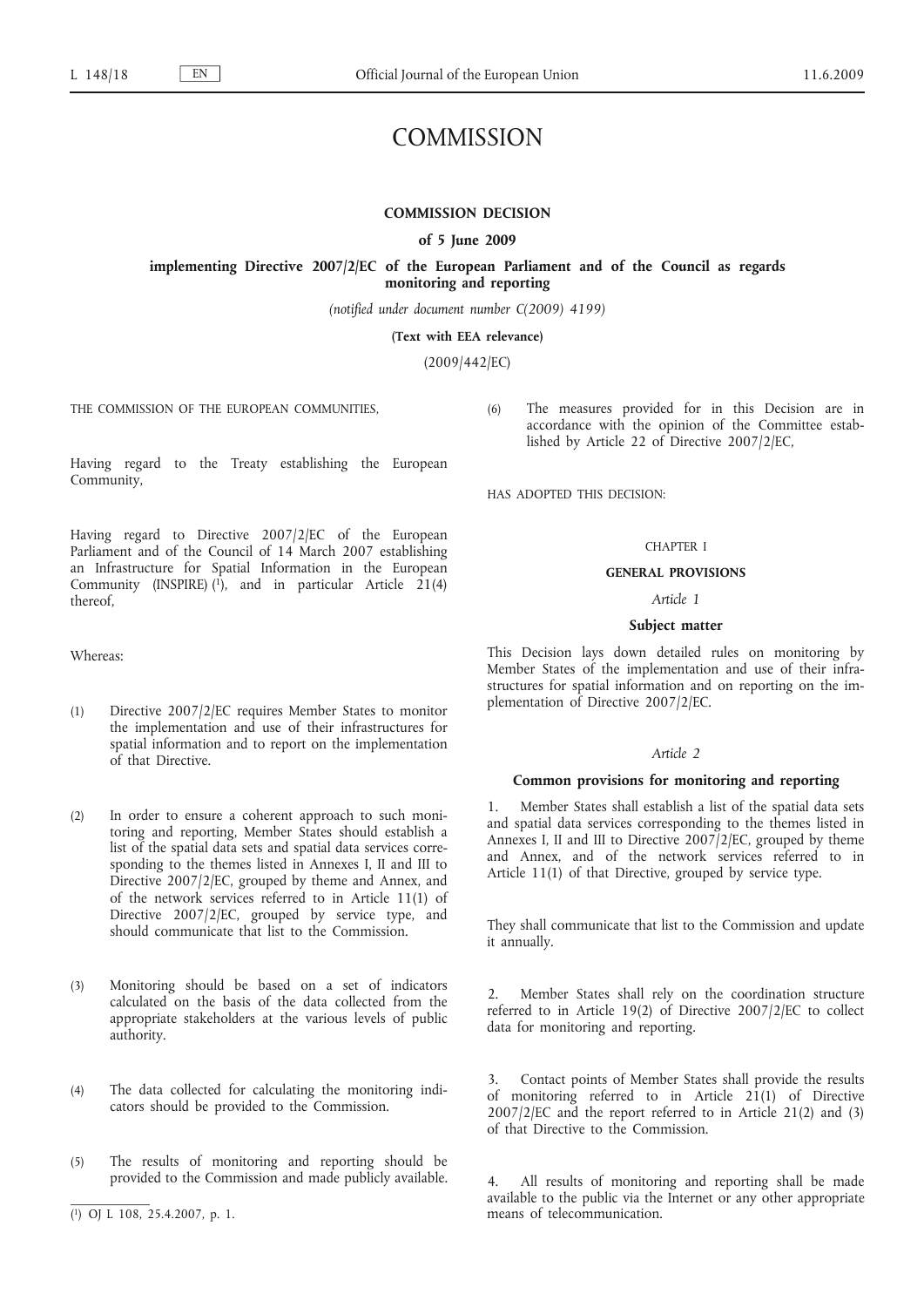# CHAPTER II

# **MONITORING OF THE IMPLEMENTATION OF METADATA REQUIREMENTS**

#### *Article 3*

#### **Monitoring of the existence of metadata**

1. The following indicators shall be used to measure the existence of metadata for the spatial data sets and services corresponding to the themes listed in Annexes I, II and III to Directive 2007/2/EC:

- (a) a general indicator (MDi1) which measures the existence of metadata for the spatial data sets and services corresponding to the themes listed in Annexes I, II and III to Directive 2007/2/EC;
- (b) the following specific indicators:
	- (i) MDi1,1 which measures the existence of metadata for the spatial data sets corresponding to the themes listed in Annex I to Directive 2007/2/EC;
	- (ii) MDi1,2 which measures the existence of metadata for the spatial data sets corresponding to the themes listed in Annex II to Directive 2007/2/EC;
	- (iii) MDi1,3 which measures the existence of metadata for the spatial data sets corresponding to the themes listed in Annex III to Directive 2007/2/EC;
	- (iv) MDi1,4 which measures the existence of metadata for the spatial data services corresponding to the themes listed in Annexes I, II and III to Directive 2007/2/EC.

2. Member States shall determine, for each spatial data set and service mentioned on the list referred to in Article 2(1), whether metadata exist and shall attribute to the spatial data set or service the following values:

- (a) value 1 where metadata exist;
- (b) value 0 where no metadata exist.

Member States shall calculate the general indicator MDi1 by dividing the number of spatial data sets and services corresponding to the themes listed in Annexes I, II and III to Directive 2007/2/EC for which metadata exist, by the total number of spatial data sets and services corresponding to the themes listed in those Annexes.

Member States shall calculate the specific indicators as follows:

- (a) the number of spatial data sets corresponding to the themes listed in Annex I to Directive  $2007/2/EC$  for which metadata exist, divided by the total number of spatial data sets corresponding to the themes listed in that Annex (MDi1,1);
- (b) the number of spatial data sets corresponding to the themes listed in Annex II to Directive 2007/2/EC for which metadata exist, divided by the total number of spatial data sets corresponding to the themes listed in that Annex (MDi1,2);
- (c) the number of spatial data sets corresponding to the themes listed in Annex III to Directive 2007/2/EC for which metadata exist, divided by the total number of spatial data sets corresponding to the themes listed in that Annex (MDi1,3);
- (d) the number of spatial data services corresponding to the themes listed in Annexes I, II and III to Directive 2007/2/EC for which metadata exist, divided by the total number of spatial data services corresponding to the themes listed in those Annexes (MDi1,4).

# *Article 4*

# **Monitoring of the conformity of metadata**

1. The following indicators shall be used to measure the conformity of metadata for spatial data sets and services corresponding to the themes listed in Annexes I, II and III to Directive 2007/2/EC with the implementing rules referred to in Article 5(4) of that Directive:

(a) a general indicator (MDi2) which measures the conformity of metadata for the spatial data sets and services corresponding to the themes listed in Annexes I, II and III to Directive 2007/2/EC with the implementing rules referred to in Article 5(4) of that Directive;

(b) the following specific indicators:

- (i) MDi2,1 which measures the conformity of metadata for the spatial data sets corresponding to the themes listed in Annex I to Directive  $2007/2/EC$  with the implementing rules referred to in Article 5(4) of that Directive;
- (ii) MDi2,2 which measures the conformity of metadata for the spatial data sets corresponding to the themes listed in Annex II to Directive 2007/2/EC with the implementing rules referred to in Article 5(4) of that Directive;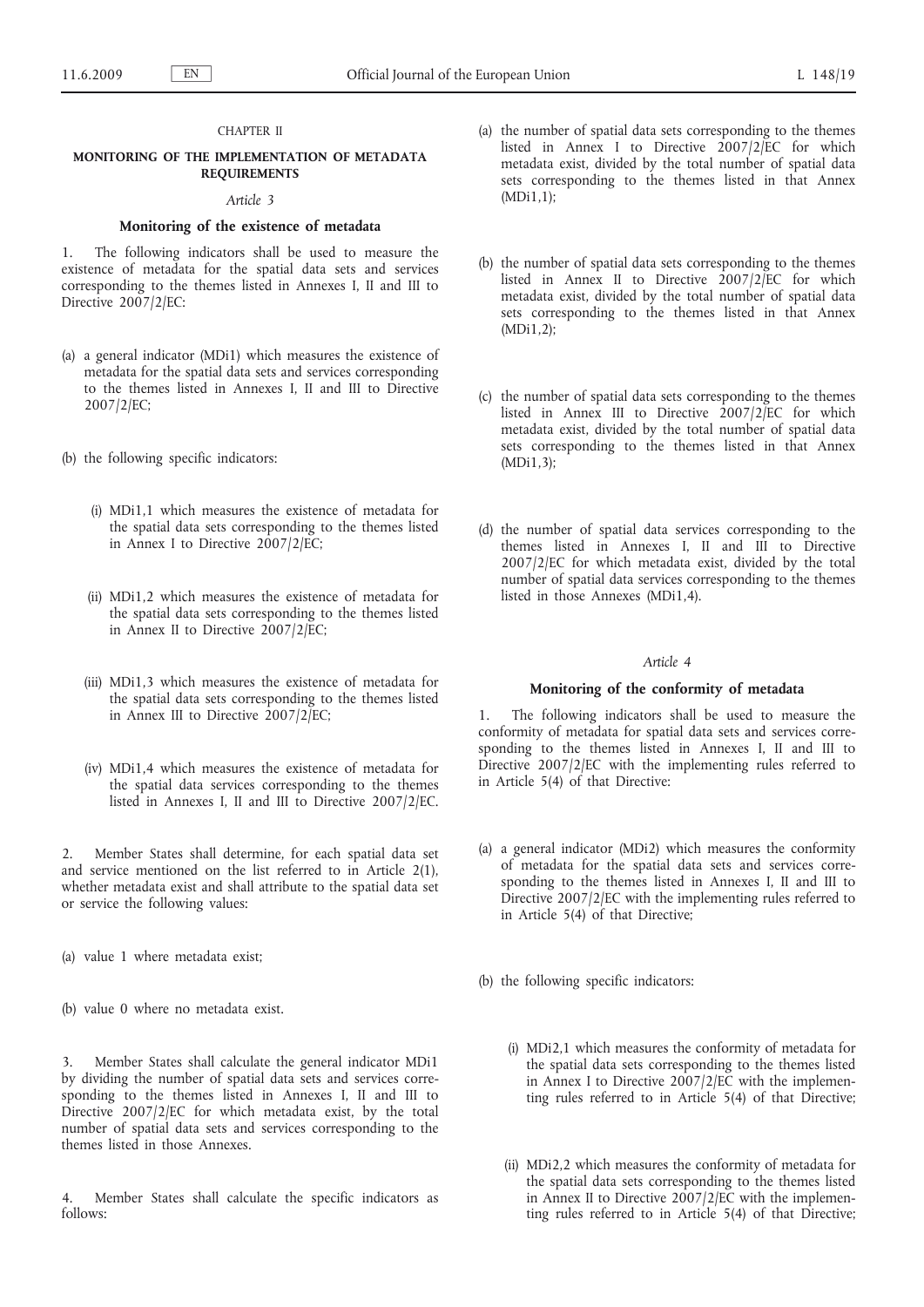- (iii) MDi2,3 which measures the conformity of metadata for the spatial data sets corresponding to the themes listed in Annex III to Directive 2007/2/EC with the implementing rules referred to in Article 5(4) of that Directive;
- (iv) MDi2,4 which measures the conformity of metadata for the spatial data services corresponding to the themes listed in Annexes I, II and III to Directive 2007/2/EC with the implementing rules referred to in Article 5(4) of that Directive.

2. Member States shall determine, for each spatial data set and service mentioned on the list referred to in Article 2(1) of this Decision, whether the corresponding metadata are in conformity with the implementing rules referred to in Article 5(4) of Directive  $2007/2$  [EC and shall attribute to the data set or service the following values:

- (a) value 1 where the corresponding metadata are in conformity with the implementing rules referred to in Article 5(4) of Directive 2007/2/EC;
- (b) value 0 where the corresponding metadata are not in conformity with the implementing rules referred to in Article 5(4) of Directive 2007/2/EC.

Member States shall calculate the general indicator MDi2 by dividing the number of spatial data sets and services corresponding to the themes listed in Annexes I, II and III to Directive 2007/2/EC for which metadata are in conformity with the implementing rules referred to in Article 5(4) of that Directive, by the total number of spatial data sets and services corresponding to the themes listed in those Annexes.

4. Member States shall calculate the specific indicators as follows:

- (a) the number of spatial data sets corresponding to the themes listed in Annex I to Directive 2007/2/EC for which metadata are in conformity with the implementing rules referred to in Article 5(4) of that Directive, divided by the total number of spatial data sets corresponding to the themes listed in that Annex (MDi2,1);
- (b) the number of spatial data sets corresponding to the themes listed in Annex II to Directive 2007/2/EC for which metadata are in conformity with the implementing rules referred to in Article 5(4) of Directive 2007/2/EC, divided by the total number of spatial data sets corresponding to the themes listed in that Annex (MDi2,2);
- (c) the number of spatial data sets corresponding to the themes listed in Annex III to Directive  $2007/2$ /EC for which metadata are in conformity with the implementing rules referred to in Article 5(4) of Directive 2007/2/EC, divided by the total number of spatial data sets corresponding to the themes listed in that Annex (MDi2,3);
- (d) the number of spatial data services corresponding to the themes listed in Annexes I, II and III to Directive 2007/2/EC for which metadata are in conformity with the implementing rules referred to in Article 5(4) of Directive 2007/2/EC, divided by the total number of spatial data services (MDi2,4).

#### CHAPTER III

#### **MONITORING OF THE IMPLEMENTATION OF THE REQUIREMENTS FOR INTEROPERABILITY OF SPATIAL DATA SETS**

#### *Article 5*

#### **Monitoring of the geographical coverage of spatial data sets**

The following indicators shall be used to measure the geographical coverage of the spatial data sets corresponding to the themes listed in Annexes I, II and III to Directive 2007/2/EC:

- (a) a general indicator (DSi1) which measures the extent of the Member States territory covered by the spatial data sets corresponding to the themes listed in Annexes I, II and III to Directive 2007/2/EC;
- (b) the following specific indicators:
	- (i) DSi1,1 which measures the extent of the Member States territory covered by the spatial data sets corresponding to the themes listed in Annex I to Directive 2007/2/EC;
	- (ii) DSi1,2 which measures the extent of the Member States territory covered by the spatial data sets corresponding to the themes listed in Annex II to Directive 2007/2/EC;
	- (iii) DSi1,3 which measures the extent of the Member States territory covered by the spatial data sets corresponding to the themes listed in Annex III to Directive 2007/2/EC.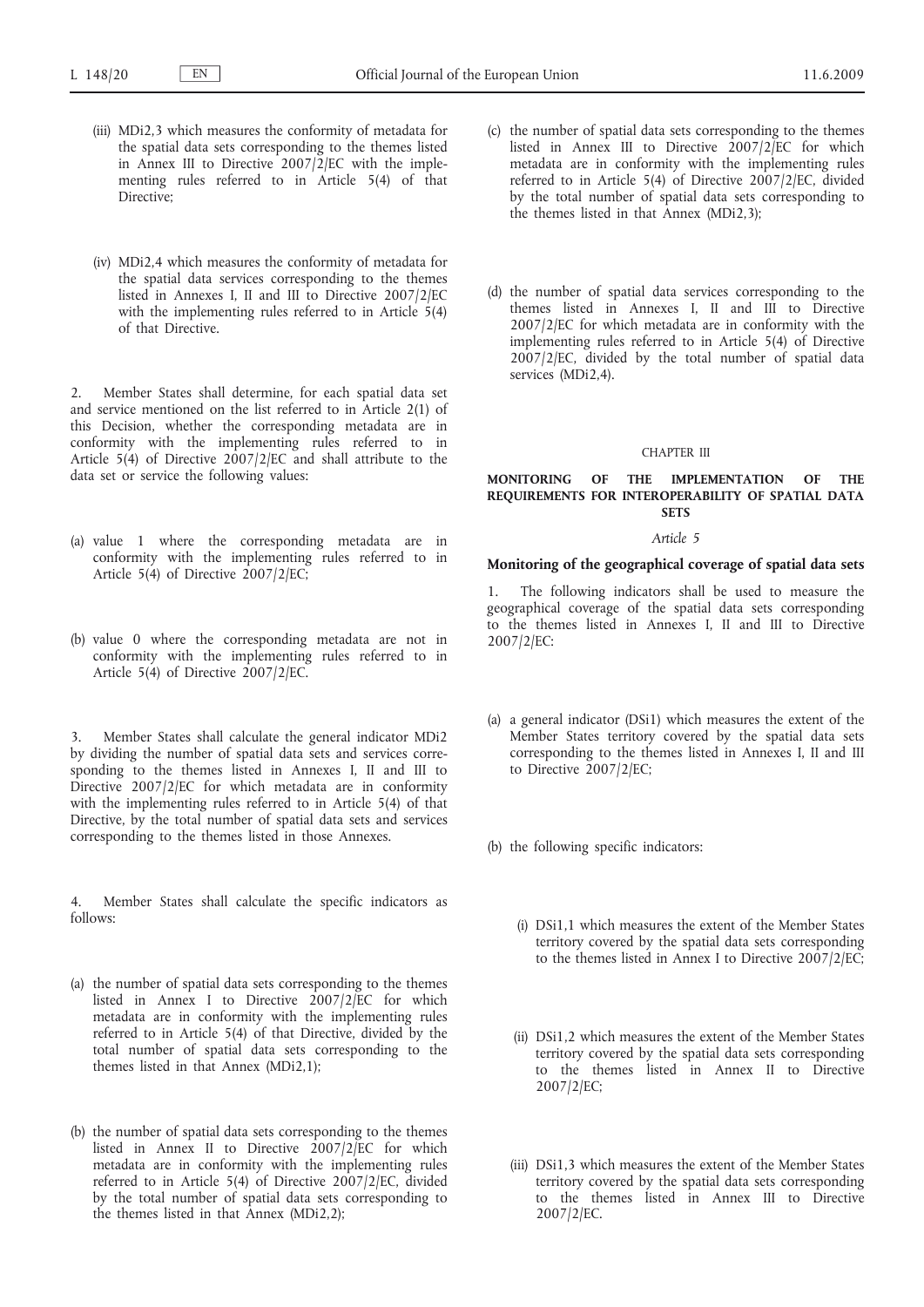2. Member States shall determine, for the spatial data sets mentioned on the list referred to in Article 2(1):

- (a) the area which is to be covered by a given spatial data set (hereinafter relevant area), expressed in km2;
- (b) the area which is covered by a given spatial data set (hereinafter actual area), expressed in km2.

Member States shall calculate the general indicator DSi1 by dividing the sum of the actual areas covered by all spatial data sets corresponding to the themes listed in Annexes I, II and III to Directive 2007/2/EC, by the sum of the relevant areas for all spatial data sets corresponding to the themes listed in those Annexes.

4. Member States shall calculate the specific indicators as follows:

- (a) the sum of the actual areas covered by the spatial data sets corresponding to the themes listed in Annex I to Directive 2007/2/EC, divided by the sum of the relevant areas for the spatial data sets corresponding to the themes listed in that Annex (DSi1,1);
- (b) the sum of the actual areas covered by the spatial data sets corresponding to the themes listed in Annex II to Directive 2007/2/EC, divided by the sum of the relevant areas for the spatial data sets corresponding to the themes listed in that Annex (DSi1,2);
- (c) the sum of the actual areas covered by the spatial data sets corresponding to the themes listed in Annex III to Directive 2007/2/EC, divided by the sum of the relevant areas for the spatial data sets corresponding to the themes listed in that Annex (DSi1,3).

# *Article 6*

# **Monitoring of the conformity of spatial data sets**

1. The following indicators shall be used to measure the conformity of spatial data sets corresponding to the themes listed in Annexes I, II and III to Directive 2007/2/EC with the implementing rules referred to in Article 7(1) of that Directive and the conformity of their corresponding metadata with the implementing rules referred to in Article  $5(4)$  of that Directive.

(a) a general indicator (DSi2) which measures the conformity of the spatial data sets corresponding to the themes listed in Annexes I, II and III to Directive 2007/2/EC with the implementing rules referred to in Article  $7(1)$  of that Directive and the conformity of their corresponding metadata with the implementing rules referred to in Article 5(4) of that Directive;

- (b) the following specific indicators:
	- (i) DSi2,1 which measures the conformity of the spatial data sets corresponding to the themes listed in Annex I to Directive  $2007/2/\overline{EC}$  with the implementing rules referred to in Article 7(1) of that Directive and the conformity of their corresponding metadata with the implementing rules referred to in Article 5(4) of that Directive;
	- (ii) DSi2,2 which measures the conformity of the spatial data sets corresponding to the themes listed in Annex II to Directive  $2007/2/\bar{E}C$  with the implementing rules referred to in Article 7(1) of that Directive and the conformity of their corresponding metadata with the implementing rules referred to in Article 5(4) of that Directive:
	- (iii) DSi2,3 which measures the conformity of the spatial data sets corresponding to the themes listed in Annex III to Directive 2007/2/EC with the implementing rules referred to in Article 7(1) of that Directive and the conformity of their corresponding metadata with the implementing rules referred to in Article 5(4) of that Directive.

Member States shall determine whether each spatial data set mentioned on the list referred to in Article  $2(1)$  of this Decision is in conformity with the implementing rules referred to in Article 7(1) of Directive 2007/2/EC and whether its corresponding metadata are in conformity with the implementing rules referred to in Article 5(4) of that Directive and shall attribute to the data set the following values:

- (a) value 1 in the case of conformity of the spatial data set with the implementing rules referred to in Article 7(1) of Directive 2007/2/EC and of its corresponding metadata with the implementing rules referred to in Article 5(4) of that Directive;
- (b) value 0 in the case of non conformity of the spatial data set with the implementing rules referred to in Article 7(1) of Directive 2007/2/EC or of its corresponding metadata with the implementing rules referred to in Article 5(4) of that Directive.

3. Member States shall calculate the general indicator DSi2 by dividing the number of spatial data sets corresponding to the themes listed in Annexes I, II and III to Directive 2007/2/EC which are in conformity with the implementing rules referred to in Article 7(1) of that Directive and whose corresponding metadata are in conformity with the implementing rules referred to in Article 5(4) of that Directive, by the total number of spatial data sets corresponding to the themes listed in those Annexes.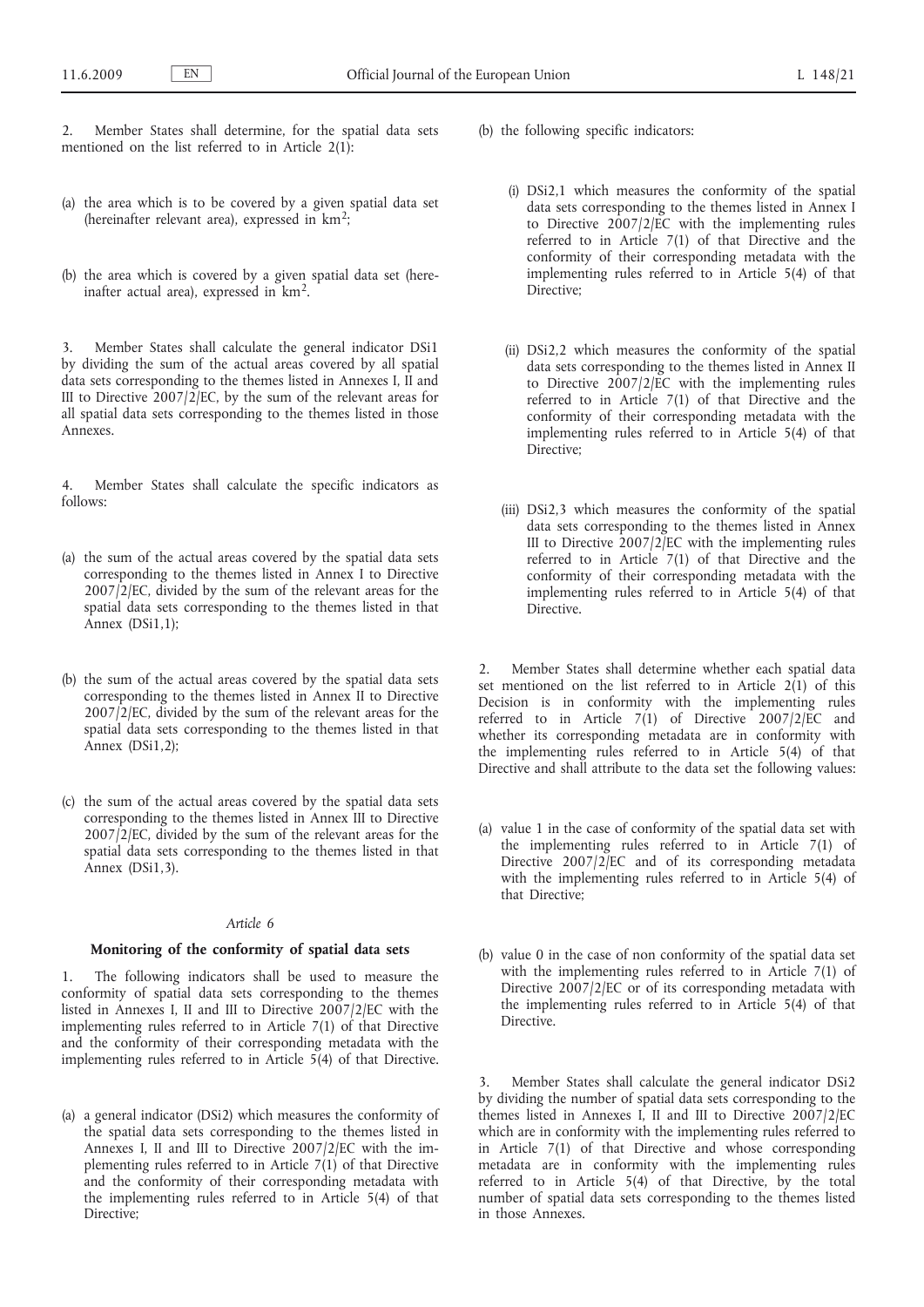4. Member States shall calculate the specific indicators as follows:

- (a) the number of spatial data sets corresponding to the themes listed in Annex I to Directive 2007/2/EC which are in conformity with the implementing rules referred to in Article 7(1) of that Directive and whose corresponding metadata are in conformity with the implementing rules referred to in Article 5(4) of that Directive, divided by the total number of spatial data sets corresponding to the themes listed in that Annex (DSi2,1);
- (b) the number of spatial data sets corresponding to the themes listed in Annex II to Directive 2007/2/EC which are in conformity with the implementing rules referred to in Article 7(1) of that Directive and whose corresponding metadata are in conformity with the implementing rules referred to in Article 5(4) of that Directive, divided by the total number of spatial data sets corresponding to the themes listed in that Annex (DSi2,2);
- (c) the number of spatial data sets corresponding to the themes listed in Annex III to Directive 2007/2/EC which are in conformity with the implementing rules referred to in Article 7(1) of that Directive and whose corresponding metadata are in conformity with the implementing rules referred to in Article 5(4) of that Directive, divided by the total number of spatial data sets corresponding to the themes listed in that Annex (DSi2,3).

#### CHAPTER IV

# **MONITORING OF THE IMPLEMENTATION OF NETWORK SERVICES REQUIREMENTS**

### *Article 7*

# **Monitoring of the accessibility of metadata through discovery services**

1. The following indicators shall be used to measure the accessibility of metadata for the spatial data sets and services corresponding to the themes listed in Annexes I, II and III to Directive 2007/2/EC through the discovery services referred to in Article 11(1)(a) of that Directive:

- (a) a general indicator (NSi1), which measures the extent to which it is possible to search for spatial data sets and spatial data services corresponding to the themes listed in Annexes I, II and III to Directive 2007/2/EC on the basis of their corresponding metadata through discovery services;
- (b) the following specific indicators:
	- (i) NSi1,1, which measures the extent to which it is possible to search for spatial data sets corresponding to the themes listed in Annexes I, II and III to Directive 2007/2/EC on the basis of their corresponding metadata through discovery services;

(ii) NSi1,2, which measures the extent to which it is possible to search for spatial data services corresponding to the themes listed in Annexes I, II and III to Directive 2007/2/EC on the basis of their corresponding metadata through discovery services.

Member States shall determine, for each spatial data set and spatial data service mentioned on the list referred to in Article 2(1), whether a discovery service exists and shall attribute to the data set or service the following values:

(a) value 1 where a discovery service exists;

(b) value 0 where no discovery service exists.

3. Member States shall calculate the general indicator NSi1 by dividing the number of spatial data sets and spatial data services corresponding to the themes listed in Annexes I, II and III to Directive 2007/2/EC for which a discovery service exists, by the total number of spatial data sets and spatial data services corresponding to themes listed in those Annexes.

Member States shall calculate the specific indicators as follows:

- (a) the number of spatial data sets corresponding to the themes listed in Annexes I, II and III to Directive 2007/2/EC for which a discovery service exists, divided by the total number of spatial data sets corresponding to themes listed in those Annexes (NSi1,1);
- (b) the number of spatial data services corresponding to themes listed in Annexes I, II and III to Directive 2007/2/EC for which a discovery service exists, divided by the total number of spatial data services corresponding to themes listed in those Annexes (NSi1,2).

#### *Article 8*

#### **Monitoring of the accessibility of spatial data sets through view and download services**

1. The following indicators shall be used to measure the accessibility of spatial data sets corresponding to the themes listed in Annexes I, II and III to Directive 2007/2/EC through the view and download services referred to in points (b) and (c) of Articles 11(1) of that Directive:

- (a) a general indicator (NSi2), which measures the extent to which it is possible to view and download spatial data sets corresponding to the themes listed in Annexes I, II and III to Directive 2007/2/EC through view and download services;
- (b) the following specific indicators:
	- (i) NSi2,1, which measures the accessibility of spatial data sets, corresponding to the themes listed in Annexes I, II and III to Directive 2007/2/EC through view services;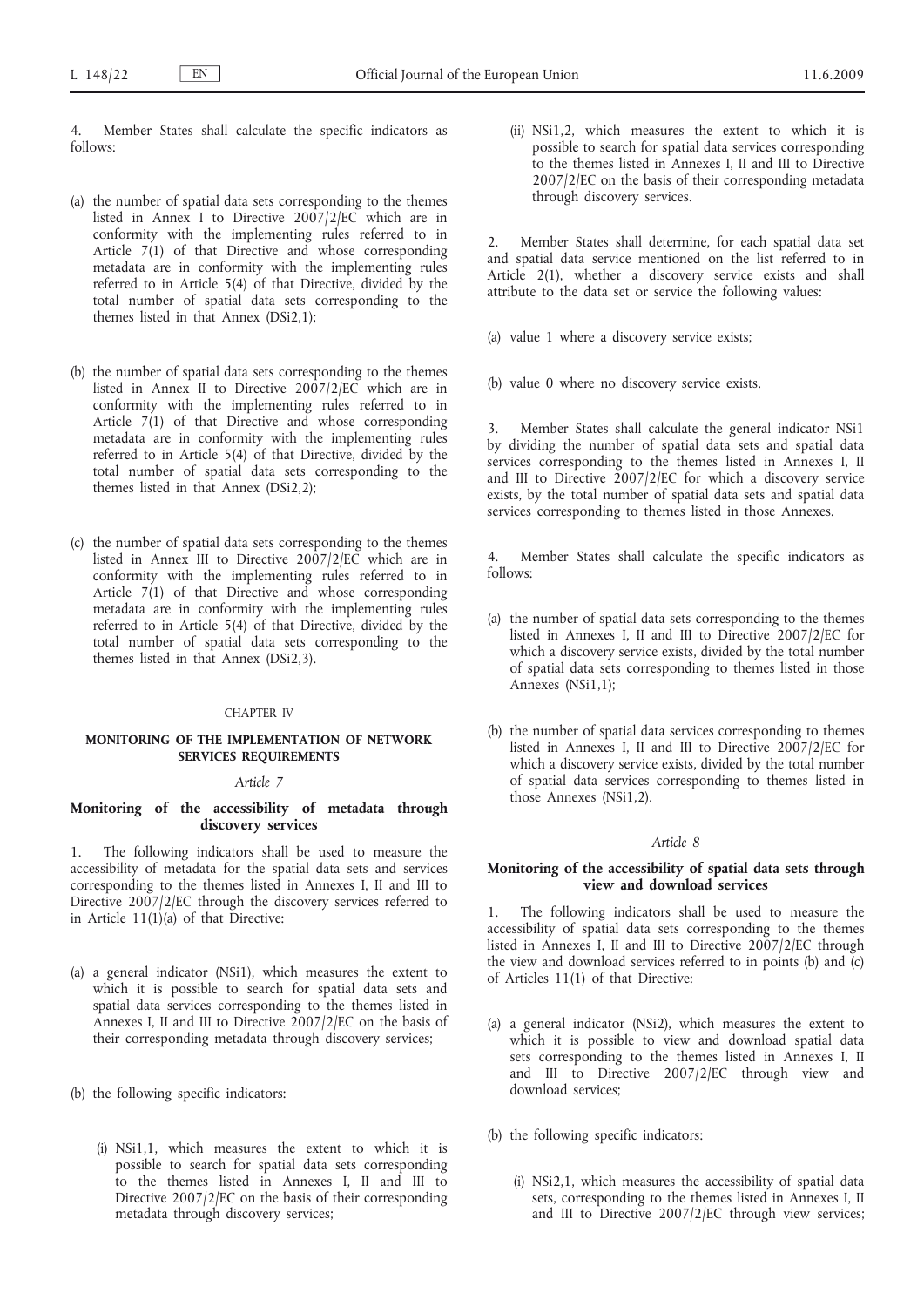(ii) NSi2,2, which measures the accessibility of spatial data sets corresponding to the themes listed in Annexes I, II and III to Directive 2007/2/EC through download services.

2. Member States shall determine, for each spatial data set mentioned on the list referred to in Article 2(1), whether a view service or a download service, or both, exist and shall attribute to the data set the following values:

- (a) value 1 where a view service exists and value 0 where such a service does not exist;
- (b) value 1 where a download service exists and value 0 where such a service does not exist;
- (c) value 1 where both a view service and a download service exist and value 0 where at least one of them does not exist.

Member States shall calculate the general indicator NSi2 by dividing the number of spatial data sets corresponding to the themes listed in Annexes I, II and III to Directive  $2007/2$ /EC for which both view and download services exist, by the total number of spatial data sets corresponding to themes listed in those Annexes (NSi2).

4. Member States shall calculate the specific indicators as follows:

- (a) the number of spatial data sets corresponding to the themes listed in Annexes I, II and III to Directive 2007/2/EC for which a view service exists, divided by the total number of spatial data sets corresponding to themes listed in those Annexes (NSi2,1);
- (b) the number of spatial data sets corresponding to the themes listed in Annexes I, II and III to Directive 2007/2/EC for which a download service exists, divided by the total number of spatial data sets corresponding to themes listed in those Annexes (NSi2,2).

#### *Article 9*

# **Monitoring of the use of network services**

1. The following indicators shall be used to monitor the use of the network services referred to in Article 11(1) of Directive 2007/2/EC:

- (a) a general indicator (NSi3), which measures the use of all network services;
- (b) the following specific indicators:
- (i) NSi3,1, which measures the use of discovery services;
- (ii) NSi3,2, which measures the use of view services;
- (iii) NSi3,3, which measures the use of download services;
- (iv) NSi3,4, which measures the use of transformation services;
- (v) NSi3,5, which measures the use of invoke services.

2. Member States shall determine the annual number of service requests for each network service mentioned on the list referred to in Article 2(1).

Member States shall calculate the general indicator NSi3 by dividing the sum of the annual number of service requests for all network services, by the number of network services.

4. Member States shall calculate the specific indicators as follows:

- (a) the annual number of service requests for all discovery services, divided by the number of discovery services (NSi3,1);
- (b) the annual number of service requests for all view services, divided by the number of view services (NSi3,2);
- (c) the annual number of service requests for all download services, divided by the number of download services (NSi3,3);
- (d) the annual number of service requests for all transformation services, divided by the number of transformation services (NSi3,4);
- (e) the annual number of service requests for all invoke services, divided by the number of invoke services (NSi3,5).

## *Article 10*

# **Monitoring of the conformity of network services**

The following indicators shall be used to measure the conformity of the network services referred to in Article 11(1) of Directive 2007/2/EC with the implementing rules referred to in Article 16 of that Directive:

(a) a general indicator (NSi4), which measures the conformity of all network services with the implementing rules referred to in Article 16 of Directive 2007/2/EC;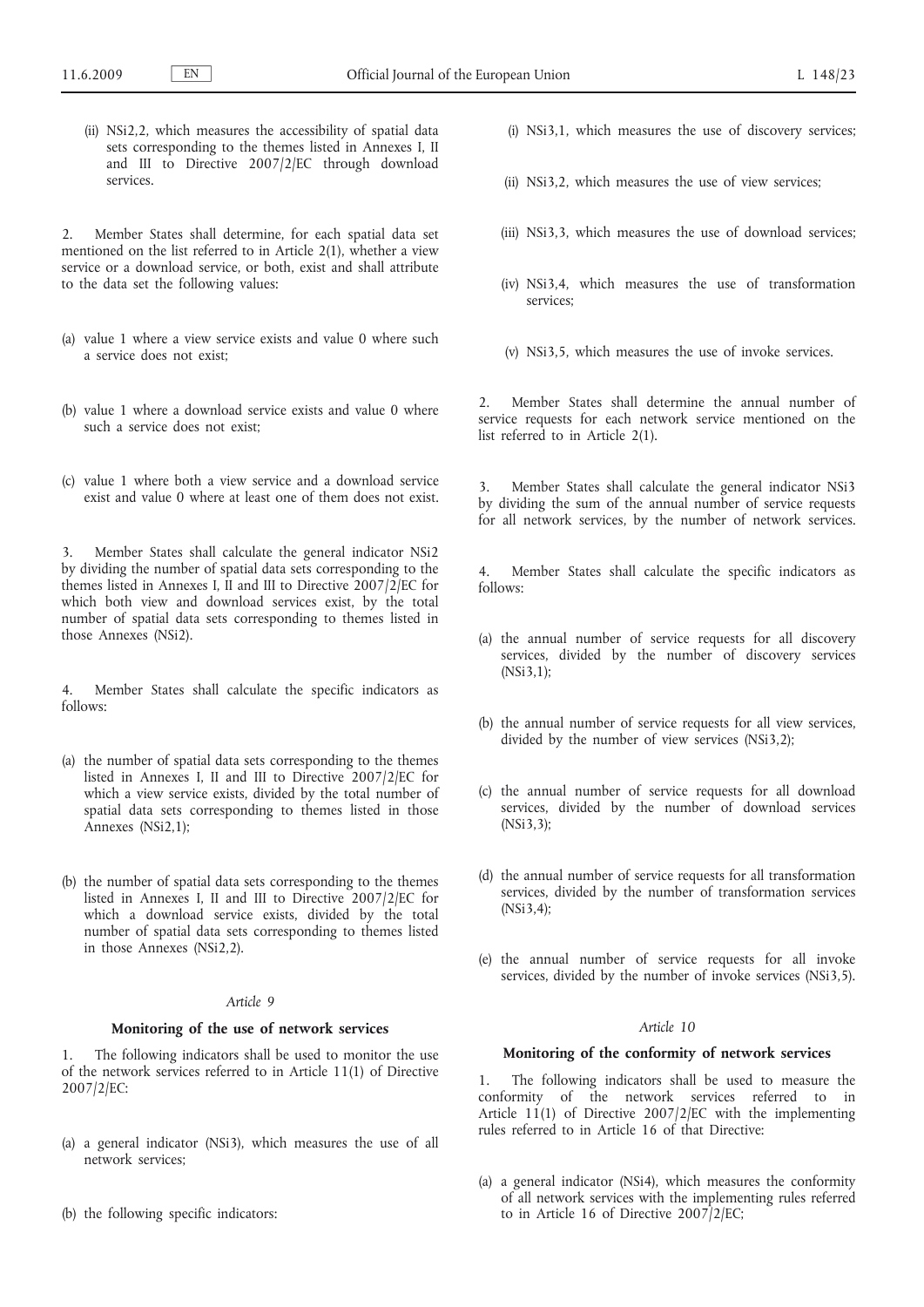- (b) the following specific indicators:
	- (i) NSi4,1, which measures the conformity of discovery services with the implementing rules referred to in Article 16 of Directive 2007/2/EC;
	- (ii) NSi4,2, which measures the conformity of view services with the implementing rules referred to in Article 16 of Directive 2007/2/EC;
	- (iii) NSi4,3, which measures the conformity of download services with the implementing rules referred to in Article 16 of Directive 2007/2/EC;
	- (iv) NSi4,4, which measures the conformity of transformation services with the implementing rules referred to in Article 16 of Directive 2007/2/EC;
	- (v) NSi4,5, which measures the conformity of invoke services with the implementing rules referred to in Article 16 of Directive 2007/2/EC.

2. Member States shall determine, for each network service mentioned on the list referred to in Article 2(1) of this Decision, whether it is in conformity with the implementing rules referred to in Article 16 of Directive 2007/2/EC and shall attribute to the network service the following values:

- (a) value 1 where the network service is in conformity with the implementing rules referred to in Article 16 of Directive 2007/2/EC;
- (b) value 0 where the network service is not in conformity with the implementing rules referred to in Article 16 of Directive 2007/2/EC.

3. Member States shall calculate the general indicator NSi4 by dividing the number of network services which are in conformity with the implementing rules referred to in Article 16 of Directive 2007/2/EC, by the total number of network services.

4. Member States shall calculate the specific indicators as follows:

- (a) the number of discovery services which are in conformity with the implementing rules referred to in Article 16 of Directive 2007/2/EC, divided by the total number of discovery services (NSi4,1);
- (b) the number of view services which are in conformity with the implementing rules referred to in Article 16 of Directive  $2007/\overline{2}/EC$ , divided by the total number of view services (NSi4,2);
- (c) the number of download services which are in conformity with the implementing rules referred to in Article 16 of Directive  $2007/2/EC$ , divided by the total number of download services (NSi4,3);
- (d) the number of transformation services which are in conformity with the implementing rules referred to in Article 16 of Directive 2007/2/EC, divided by the total number of transformation services (NSi4,4);
- (e) the number of invoke services which are in conformity with the implementing rules referred to in Article 16 of Directive  $2007/\overline{2}/EC$ , divided by the total number of invoke services (NSi4,5).

# *Article 11*

#### **Information to be provided**

1. Member States shall provide the Commission with the following information:

- (a) the values of all general and specific indicators, expressed in percentage;
- (b) the numerators and denominators of all general and specific indicators;
- (c) the data collected under Articles 3(2), 4(2), 5(2), 6(2), 7(2), 8(2), 9(2) and 10(2).

2. The results of monitoring referred to in Article 21(1) of Directive 2007/2/EC shall relate to monitoring conducted during a calendar year, and shall be published by 15 May of the following year. Thereafter the results shall be updated at least every year.

The results relating to monitoring conducted in 2009 shall cover the period starting from the date referred to in Article 18 until the end of that year.

#### CHAPTER V

# **REPORTING** *Article 12*

# **Coordination and quality assurance**

1. With respect to coordination, the summary description referred to in Article 21(2)(a) of Directive 2007/2/EC shall contain the following: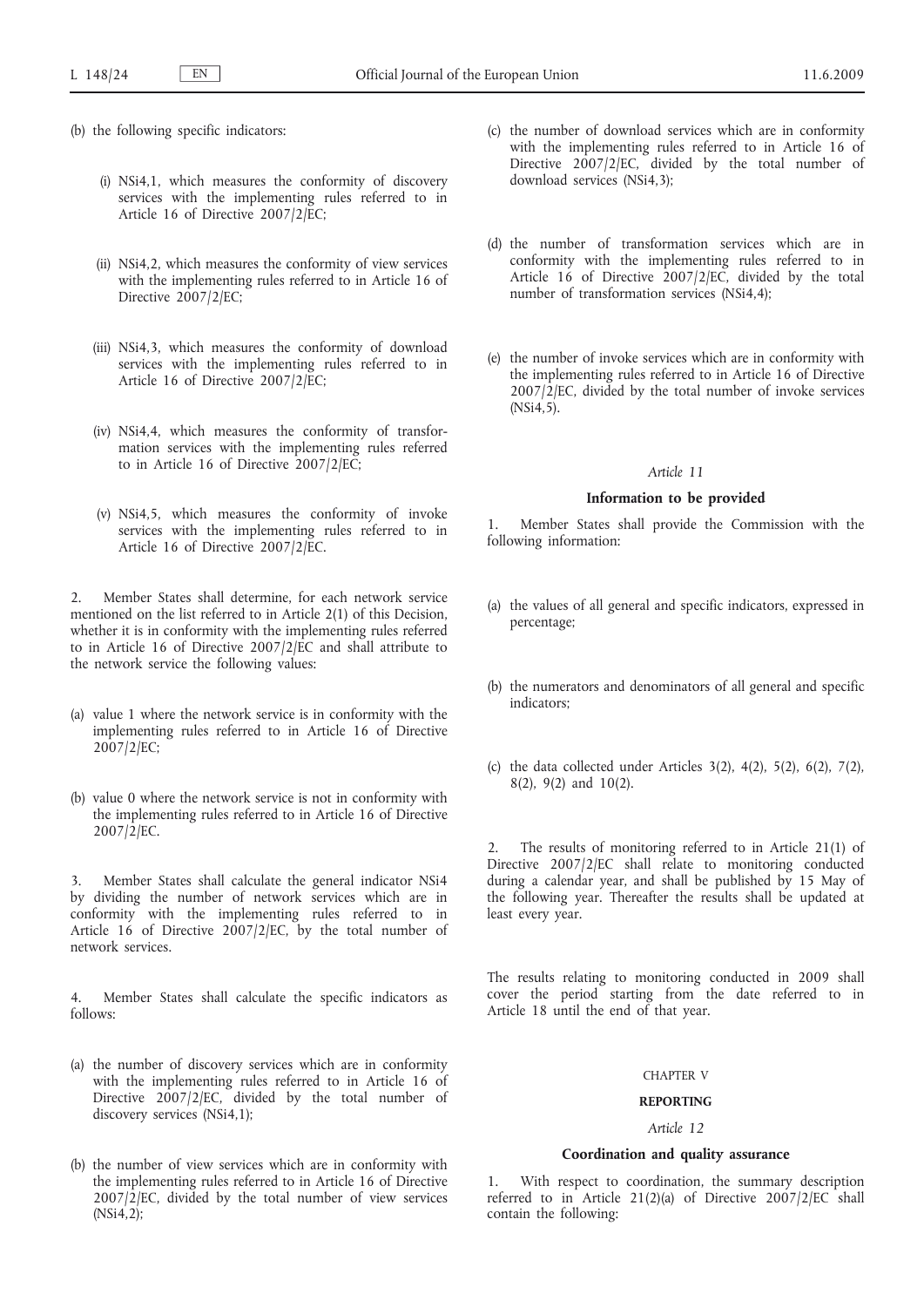- (a) the name, contact information, role and responsibilities of the Member State contact point;
- (b) the name, contact information, role and responsibilities, organisation chart of the coordinating structure supporting the contact point of the Member State;
- (c) a description of the relationship with third parties;
- (d) an overview of the working practices and procedures of the coordinating body;
- (e) comments on the monitoring and reporting process.

2. With respect to the organisation of quality assurance, the summary description referred to in Article  $21(2)(a)$  of Directive 2007/2/EC shall contain the following:

- (a) a description of quality assurance procedures, including the maintenance of the infrastructure for spatial information;
- (b) an analysis of quality assurance problems related to the development of the infrastructure for spatial information, taking into account the general and specific indicators;
- (c) a description of the measures taken to improve the quality assurance of the infrastructure;
- (d) where a certification mechanism has been established, a description of that mechanism.

# *Article 13*

# **Contribution to the functioning and coordination of the infrastructure**

The summary description referred to in Article 21(2)(b) of Directive  $2007/2$ /EC shall contain the following:

- (a) an overview of the various stakeholders contributing to the implementation of the infrastructure for spatial information according to the following typology: users, data producers, service providers, coordinating bodies;
- (b) a description of the role of the various stakeholders in the development and maintenance of the infrastructure for spatial information, including their role in the coordination of tasks, in the provision of data and metadata, and in the management, development and hosting of services;
- (c) a general description of the main measures taken to facilitate the sharing of spatial data sets and services between public authorities and a description of how sharing has improved as a result;
- (d) a description of how stakeholders cooperate;
- (e) a description of the access to the services through the Inspire geo-portal, as referred to in Article 15(2) of Directive 2007/2/EC.

# *Article 14*

#### **Use of the infrastructure for spatial information**

The information on the use of the infrastructure for spatial information referred to in Article 21(2)(c) of Directive 2007/2/EC shall cover the following:

- (a) the use of the spatial data services of the infrastructure for spatial information, taking into account the general and specific indicators;
- (b) the use of spatial data sets corresponding to the themes listed in Annexes I, II and III to Directive 2007/2/EC by public authorities, with particular attention to good examples in the field of environmental policy;
- (c) if available, evidence showing the use of the infrastructure for spatial information by the general public;
- (d) examples of cross-border use and efforts made to improve cross-border consistency of spatial data sets corresponding to the themes listed in Annexes I, II and III to Directive 2007/2/EC;
- (e) how transformation services are used to achieve data interoperability.

## *Article 15*

#### **Data sharing arrangements**

The summary description referred to in Article 21(2)(d) of Directive 2007/2/EC shall contain the following:

- (a) an overview of data sharing arrangements that have been, or are being, created between public authorities;
- (b) an overview of data sharing arrangements that have been, or are being, created between public authorities and Community institutions and bodies, including examples of data sharing arrangements for a particular spatial data set;
- (c) a list of barriers to the sharing of spatial data sets and services between public authorities and between public authorities and the Community institutions and bodies, as well as a description of the actions which are taken to overcome those barriers.